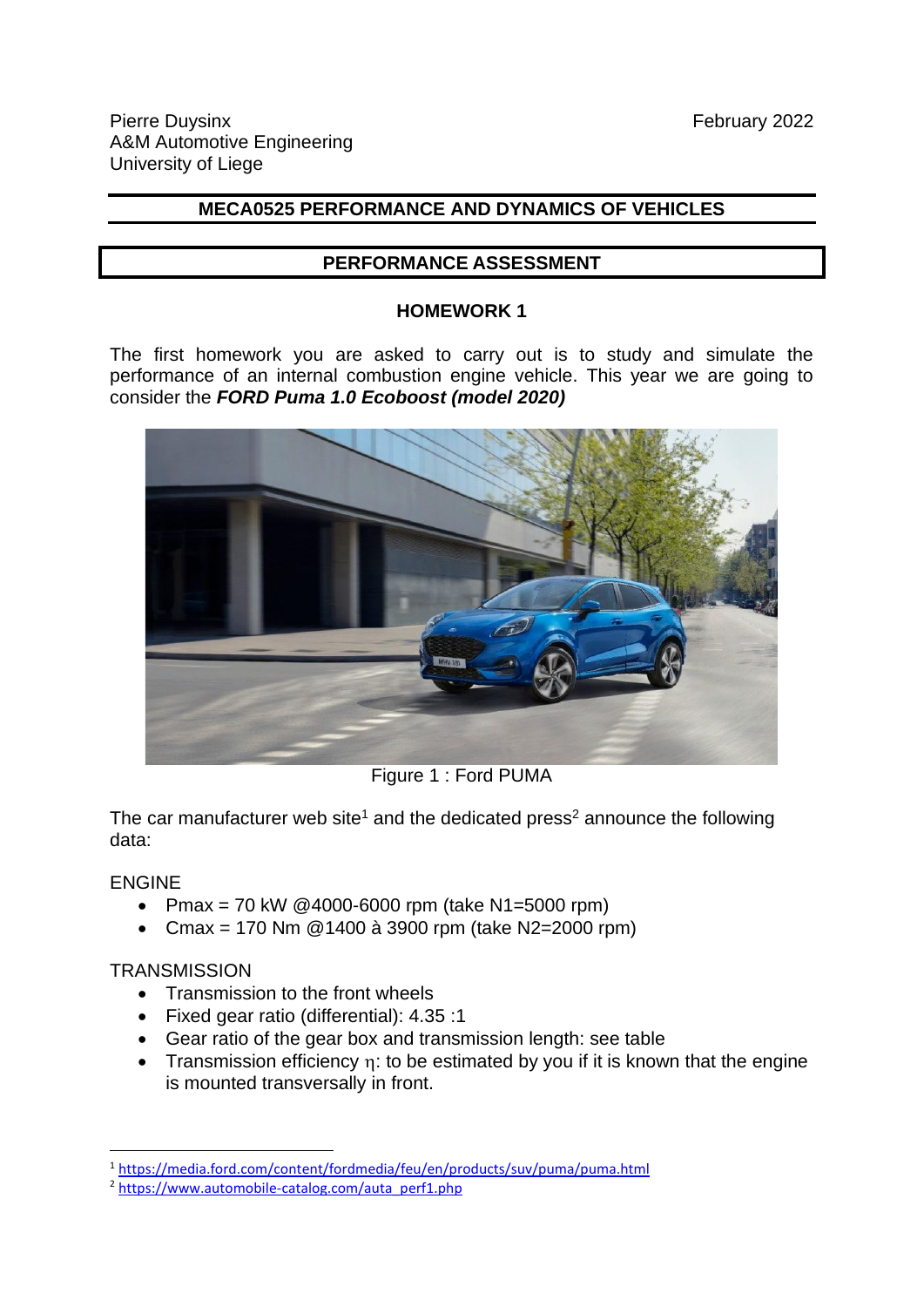| Gear         | Ration  | Total gear ratio | Speed@1000 rpm |
|--------------|---------|------------------|----------------|
|              | 3.417:1 | 14.86:1          | 8.5 km/h       |
| 2            | 1.958:1 | 8.520:1          | 14.9 km/h      |
| 3            | 1.276:1 | 5.550:1          | 22.9 km/h      |
|              | 0.943:1 | 4.100:1          | 30.9 km/h      |
| 5            | 0.757:1 | 3.290:1          | 38.5 km/h      |
| 6            | 0.634:1 | 2.760:1          | 46.0 km/h      |
| $\mathsf{R}$ | 3,833:1 |                  |                |

# **VEHICLE**

- Length/Width/Height (mm): 4186/1805/1550 mm
- Wheelbase (mm): 2588 mm
- Curb weight: 1194 kg (without the driver estimated to 75 kg)
- Tires: 205/65 R16 H (serial mount)
- **•** Effective rolling radius  $R_e$ : to be estimate using information available in the lecture or data available on the net (better!)
- Tire rolling resistance:  $f = 0.0136 + 0.4*10-7$  V<sup>2</sup> (with V in km/h)
- Air density  $p=1,22$  kg/m<sup>3</sup>
- $Cx = 0.32$   $S = 2.32 \text{ m}^2$   $S Cx = 0.743 \text{ m}^2$
- Fuel (gasoline) density:  $p=0,755$  kg/l @ 15°C

### POSITION OF THE CENTER OF MASS

- Weight distribution between front and rear axles: 50/50
- The elevation of the center of gravity as given by h= 0,20 L

# EXPECTED OUTCOMES

Part 1: Performance assessment

We ask to:

- 1. Estimate the missing parameters.
- 2. Plot the curves of the resistance forces between 0 and 60 m/s for three slopes: 0, 3 and 10%.
- 3. Compute the approximation of performance curves of the engine (torque and power) using the strategies shown in the lecture (power, polynomial fits of order 3 and 4). Compare the 3 approximations.
- 4. Plot the tractive forces at wheels and the road resistance forces against the vehicle speed. Plot the tractive power and resistance power against the vehicle speed. Discuss.
- 5. Plot the net tractive force and net power curve and the acceleration capability of the vehicle (me/Fnet) as a function the speed for the different gear ratios.
- 6. Compute the maximum max speed of the vehicle, the related transmission length and its gear ratio if we keep the same differential and the same wheel diameters. Compare with the actual gear ratio implemented in the car.
- 7. Compute the actual maximum speed on the last gear ratio.
- 8. Compute the maximum slope on the first gear ratio (assume negligible speed).
- 9. Compute the maximum slope at 100 km/h on the 5th gear ratio.
- 10.Compute the acceleration time from 90-120 km/h on the 5th gear ratio.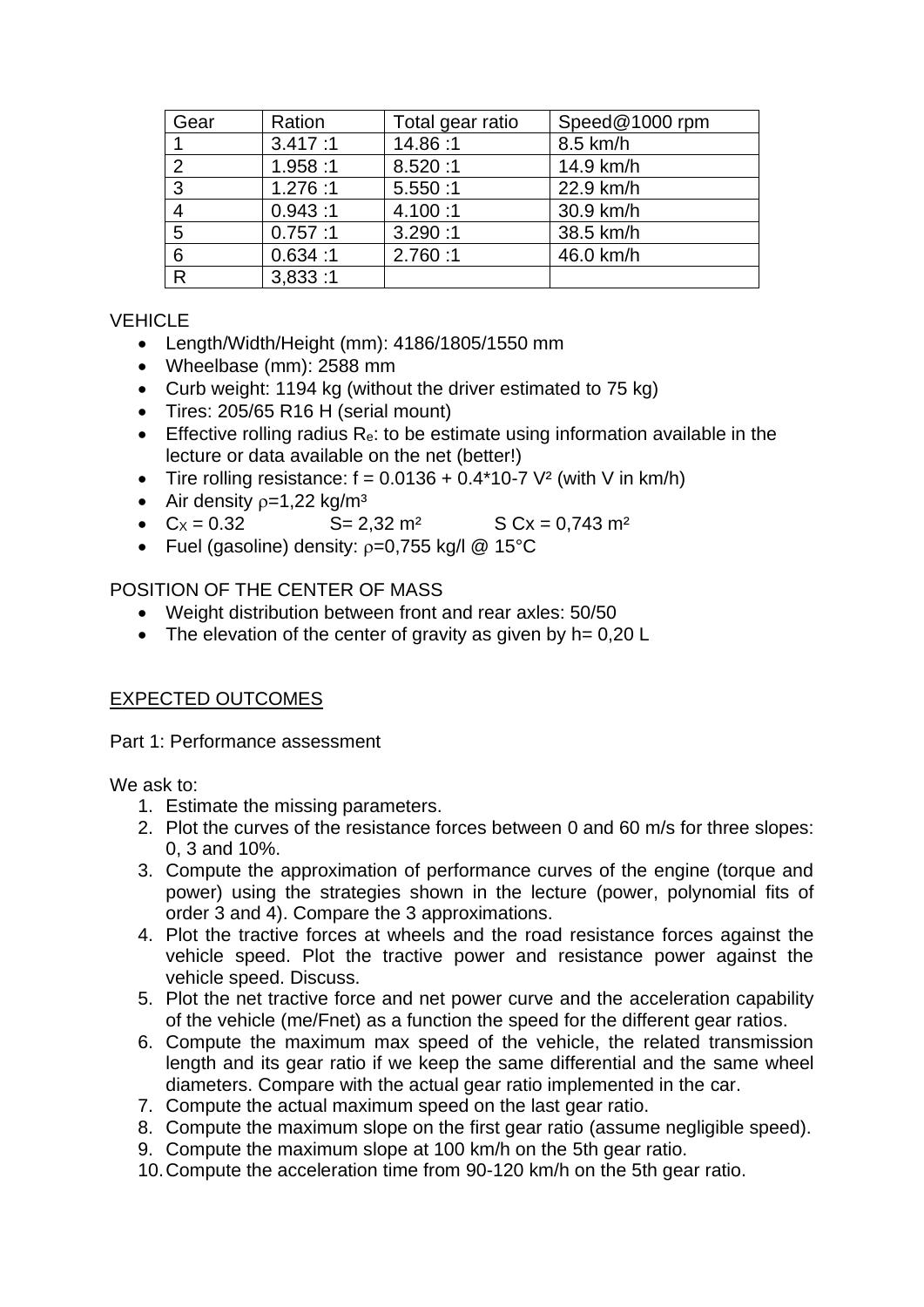- 11. Compute the acceleration time to cover 400 m from 40 km/h on the  $5<sup>th</sup>$  gear ratio.
- 12.Compute the 40-120 km/h starting from the 3rd gear ratio while changing the gear ratios. The gear changes are selected to optimize the acceleration time. Discuss your strategy of gear change.

Part 2 : Fuel consumption

- 1. Plot and discuss the specific fuel consumption on the engine map. Superimpose engine characteristics and specific fuel consumption. Plot resistance curves seen by the engine for the different gear ratios.
- 2. Compute the fuel consumption (l/100 km) at constant speed in the following conditions and select the gear ratio to minimize the fuel consumption:
	- a. 20 km/h
	- b. 30 km/h
	- c. 50 km/h
	- d. 70 km/h
	- e. 90 km/h
	- f. 120 km/h
- 3. Compute the fuel consumption (l/100 km) at constant speed for each gear ratio as a function of the speed. Plot the different curves against the vehicle speed. The fuel consumption curves in the vehicle diagrams may resemble Ushaped curves as the engine speed changes from idle to maximum speed.
- 4. Calculate the fuel consumption over the variable speed driving cycle shown in Figure 2.
- 5. To study the effect of driving aggressiveness on fuel consumption, consider the cycles in Figure 3. Compare the increase in fuel consumption if the maximum plateau speed varies between 15 m/s, 20 m/s, 25 m/s, and 30 m/s.
- 6. Estimate the fuel consumption when the temperature drops at -5°C requiring heating up the cabin and using deicing or when outdoor temperature is 35°C and that air conditioning has to be used. Review the literature to estimate the extra energy consumption for hotel climate control.
- 7. What is your conclusion about reducing the speed limits from 50 km/h to 30 km/h in city centers. Please consider multiple aspects in elaborating your discussion (not only fuel consumption)?
- 8. Compute the fuel consumption against the European Driving Cycle (NEDC)
	- a. What is the consumption for the urban driving cycle only?
	- b. What is the consumption for the extra urban driving cycle?

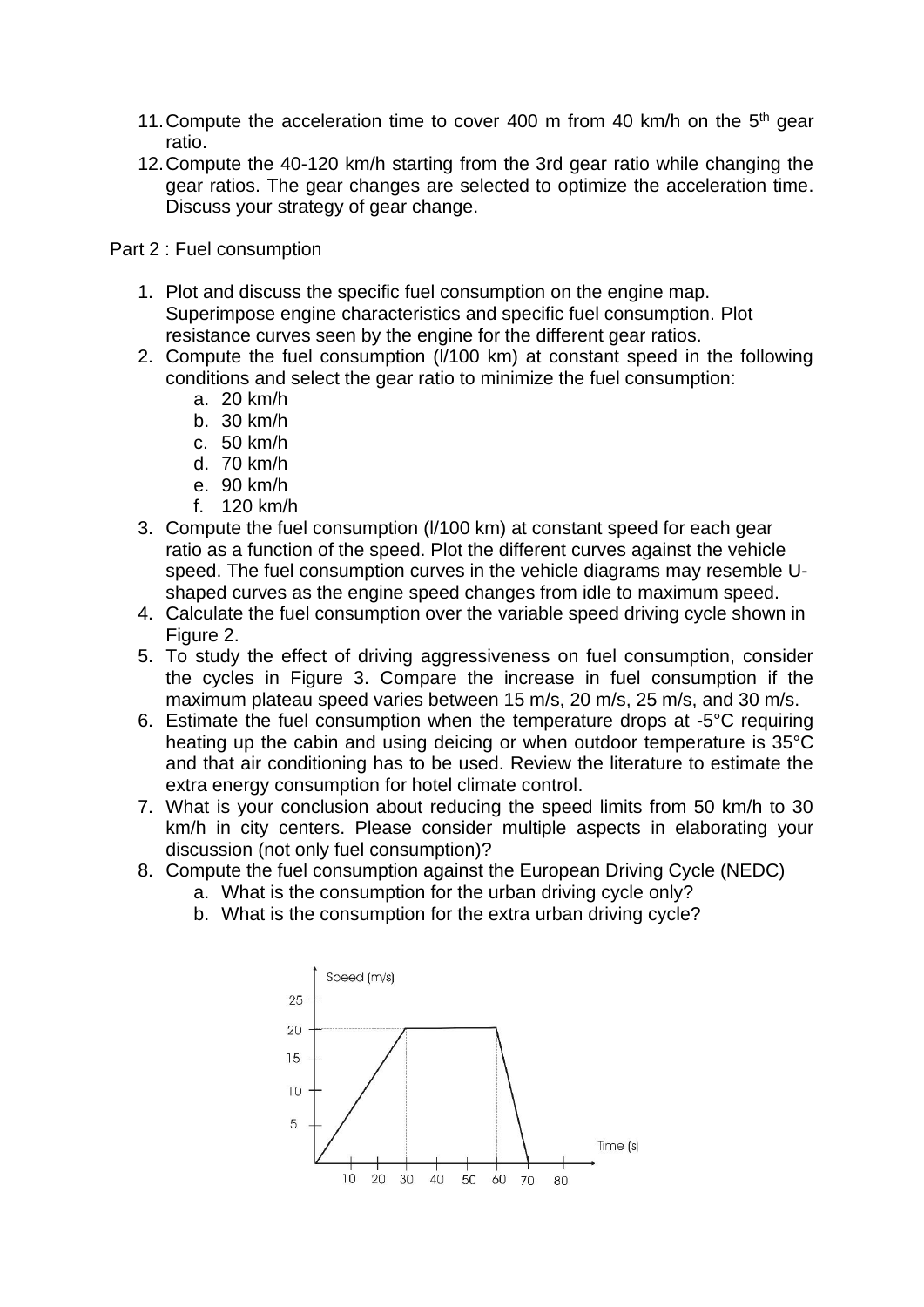



Figure 3: Driving cycle 2

#### Terms of Duty:

The work will be done in groups of two students.

Each group will submit a single report of a maximum of 30 pages. The report will include a description of the hypotheses made, the equations used, the complete results (possibly in appendix), a critical analysis of the results, a copy of the calculation codes used (possibly in appendix).

The report will be submitted by email to p.duysinx@uliege.be by Sunday, April 3, 2022 at 23:59 (Brussels time).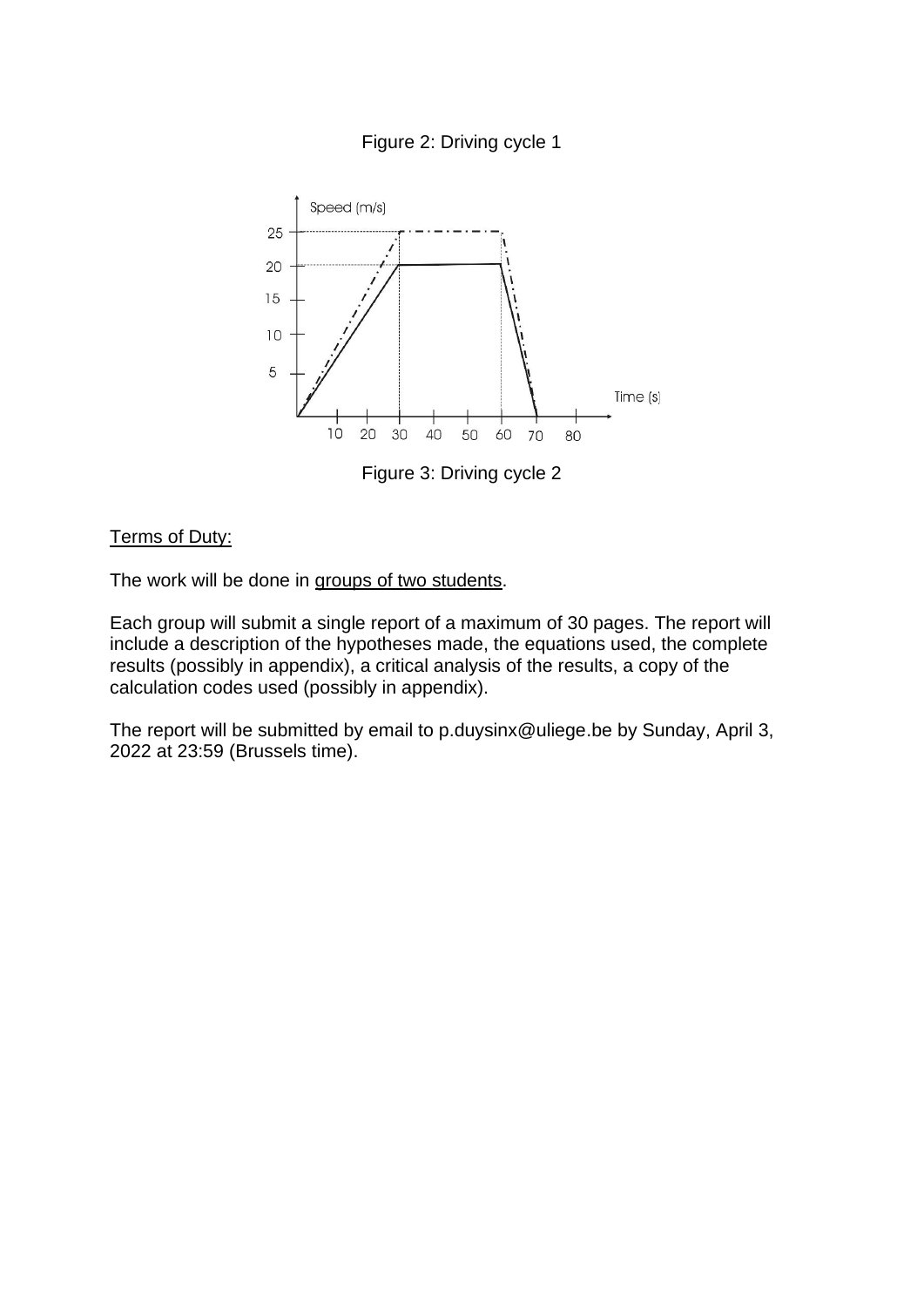# **ANNEX 1 : Engine characteristic curves**

The web site<sup>3</sup> [www.automobile-catalog.com](http://www.automobile-catalog.com/) provides the following engine curves:



<sup>&</sup>lt;sup>3</sup> [https://www.automobile-catalog.com/curve/2020/2919065/ford\\_puma\\_1\\_0\\_ecoboost\\_95.html](https://www.automobile-catalog.com/curve/2020/2919065/ford_puma_1_0_ecoboost_95.html)